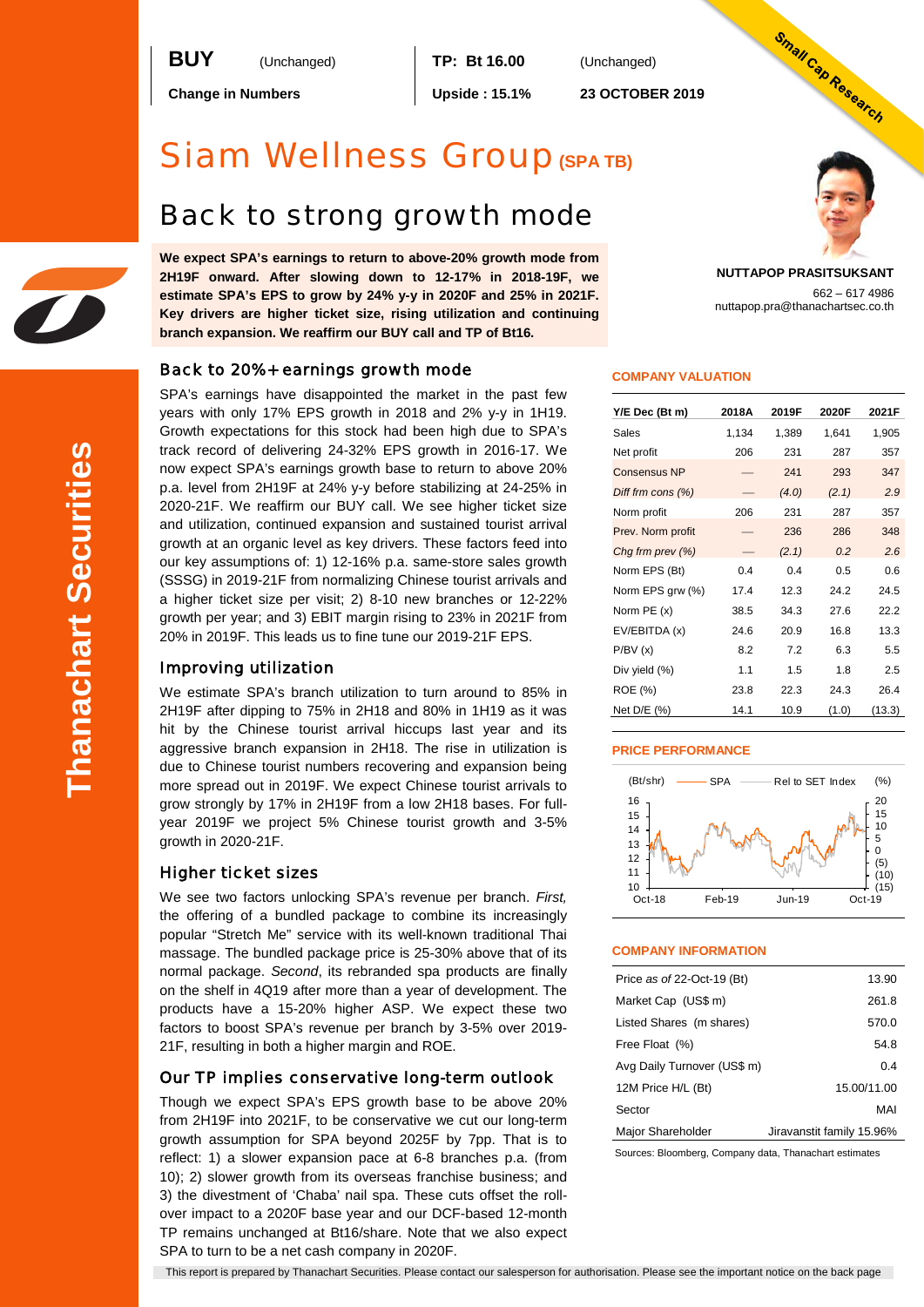

#### **Ex 1: Recovering Tourist Arrivals Ex 2: Normalizing Chinese Tourists**





#### **Ex 3: Bundled Massage-Stretching Package Ex 4: Rebranded Products More Lifestyle-oriented**





Source: Thanachart estimates Sources: Company data; Thanachart estimates Sources: Company data; Thanachart estimates



Source: Company data Source: Company data Source: Company data

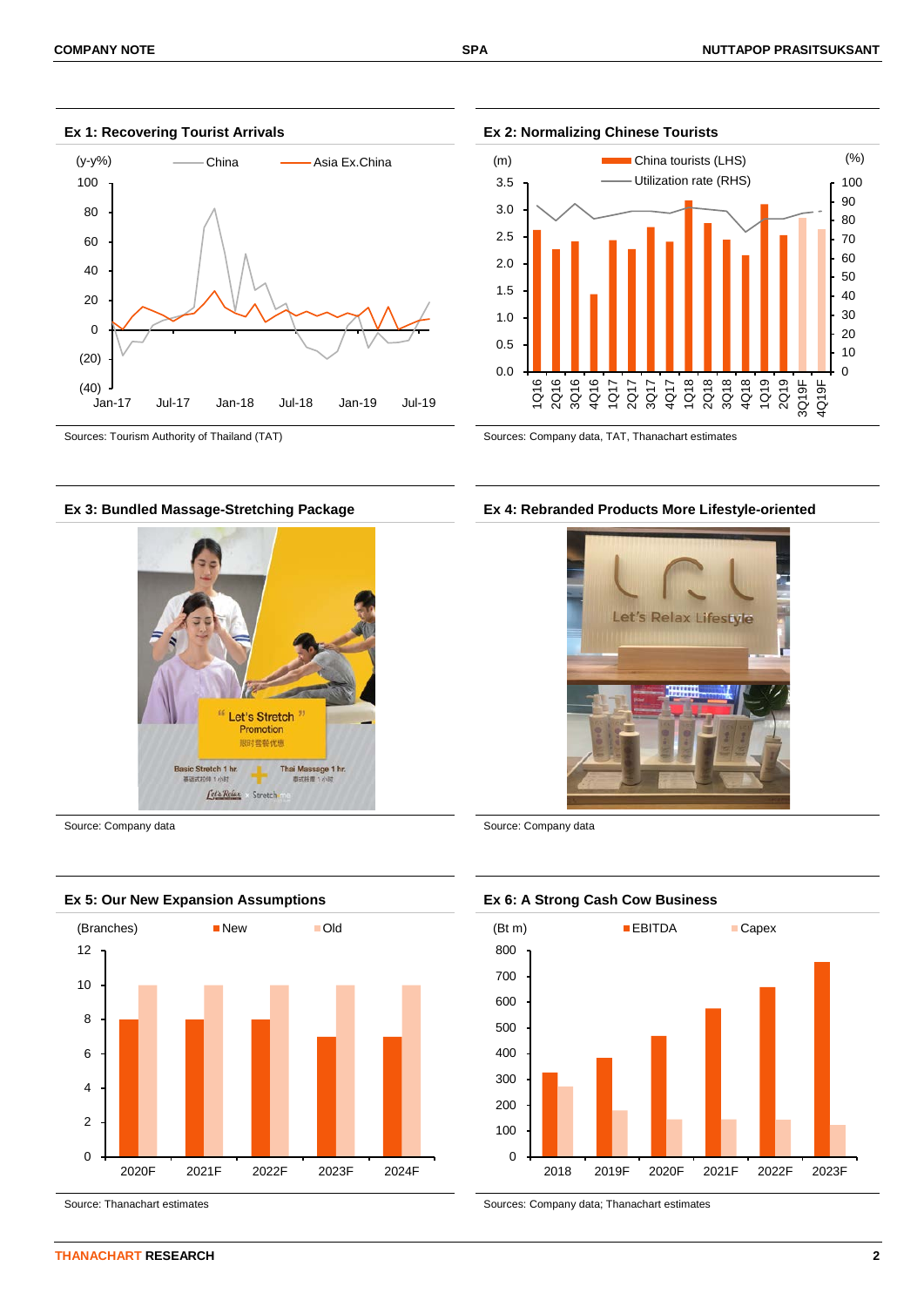|                                       | s. sassa  saisainusii, soilig <i></i> sass |       |       |       | .     |       |       |       |       |       |       |                          |
|---------------------------------------|--------------------------------------------|-------|-------|-------|-------|-------|-------|-------|-------|-------|-------|--------------------------|
| (Bt m)                                |                                            | 2020F | 2021F | 2022F | 2023F | 2024F | 2025F | 2026F | 2027F | 2028F | 2029F | <b>Terminal</b><br>value |
| <b>EBITDA</b>                         |                                            | 471   | 579   | 672   | 775   | 868   | 972   | 1,073 | 1,186 | 1,283 | 1,388 | $\hspace{0.05cm}$        |
| Free cash flow                        |                                            | 271   | 362   | 428   | 534   | 605   | 698   | 780   | 874   | 951   | 1,036 | 14,712                   |
| PV of free cash flow                  |                                            | 247   | 300   | 323   | 367   | 378   | 397   | 403   | 412   | 407   | 404   | 5,224                    |
| Risk-free rate (%)                    | 3.5                                        |       |       |       |       |       |       |       |       |       |       |                          |
| Market risk premium (%)               | 8.0                                        |       |       |       |       |       |       |       |       |       |       |                          |
| Beta                                  | 1.0                                        |       |       |       |       |       |       |       |       |       |       |                          |
| WACC(%)                               | 9.9                                        |       |       |       |       |       |       |       |       |       |       |                          |
| Terminal growth (%)                   | 2.0                                        |       |       |       |       |       |       |       |       |       |       |                          |
| Enterprise value - add<br>investments | 9,264                                      |       |       |       |       |       |       |       |       |       |       |                          |
| Net debt (2019F)                      | 120                                        |       |       |       |       |       |       |       |       |       |       |                          |
| Minority interest                     | -                                          |       |       |       |       |       |       |       |       |       |       |                          |
| Equity value                          | 9,144                                      |       |       |       |       |       |       |       |       |       |       |                          |
| # of shares (m)                       | 570                                        |       |       |       |       |       |       |       |       |       |       |                          |
| Target price/share (Bt)               | 16.00                                      |       |       |       |       |       |       |       |       |       |       |                          |

**Ex 7: 12-month DCF-based TP Calculation, Using A Base Year Of 2020F**

Sources: Company data, Thanachart estimates

## Valuation Comparison

### **Ex 8: Valuation Comparison With Regional Peers**

|                            |                   |             | <b>EPS</b> growth |        | $-PE$ | $-\!$ | $-P/BV$ $-$ |            | <b>EV/EBITDA</b> |      | <b>Div Yield</b> |            |
|----------------------------|-------------------|-------------|-------------------|--------|-------|-------|-------------|------------|------------------|------|------------------|------------|
| <b>Name</b>                | <b>BBG Code</b>   | Country     | 19F               | 20F    | 19F   | 20F   | <b>19F</b>  | <b>20F</b> | 19F              | 20F  | 19F              | <b>20F</b> |
|                            |                   |             | (%)               | (%)    | (x)   | (x)   | (x)         | (x)        | (x)              | (x)  | (%)              | (%)        |
| Emei Shan Tourism          | 000888 CH         | China       | 3.8               | 6.8    | 14.6  | 13.7  | 1.3         | 1.2        | 6.2              | 6.1  | 1.7              | 1.8        |
| Shanghai Jin Jiang Int'l   | 2006 HK           | China       | (1.3)             | 7.4    | 8.8   | 8.2   | 0.7         | 0.7        | 7.2              | 7.1  | 6.9              | 7.1        |
| Hongkong & Shanghai        | 45 HK             | Hong Kong   | na                | 16.7   | 32.3  | 27.7  | na          | na         | na               | na   | na               | na         |
| Shangri-La Asia            | 69 HK             | Hong Kong   | (11.1)            | 6.6    | 26.4  | 24.7  | na          | na         | 16.9             | 16.6 | 1.8              | 1.9        |
| IGB Corp Bhd               | <b>IGB MK</b>     | Malaysia    | 13.6              | 3.4    | na    | na    | na          | na         | na               | na   | na               | na         |
| Genting Malaysia Bhd       | <b>GENM MK</b>    | Malaysia    | na                | (3.0)  | 13.3  | 13.8  | 1.1         | 1.1        | 7.8              | 7.4  | 4.1              | 4.0        |
| Mirvac Group               | <b>MGR AU</b>     | Australia   | (39.9)            | 6.6    | 19.0  | 17.8  | 1.3         | 1.2        | 18.7             | 17.1 | 3.7              | 3.9        |
| <b>Indian Hotels</b>       | <b>IH IN</b>      | India       | (9.0)             | 42.8   | 69.4  | 48.6  | 4.0         | 4.0        | 24.7             | 19.5 | 0.4              | 0.4        |
| Mandarin Oriental Int'l    | <b>MAND SP</b>    | Singapore   | 1.2               | 5.7    | 48.9  | 46.2  | na          | na         | na               | na   | 1.8              | 1.8        |
| <b>Hotel Shilla</b>        | 008770 KS         | South Korea | na                | na     | na    | na    | na          | na         | na               | na   | na               | na         |
| <b>Resorttrust Inc</b>     | 4681 JP           | Japan       | 7.3               | (19.9) | 14.1  | 17.6  | 1.5         | 1.4        | 9.0              | 9.7  | 2.8              | 2.6        |
| Central Plaza Hotel        | <b>CENTEL TB*</b> | Thailand    | (20.5)            | 11.6   | 23.4  | 20.9  | 2.9         | 2.7        | 10.8             | 10.1 | 1.7              | 1.9        |
| Erawan Group               | ERW TB*           | Thailand    | (12.6)            | 22.4   | 28.4  | 23.2  | 2.3         | 2.1        | 12.8             | 11.5 | 1.4              | 1.7        |
| Minor International        | MINT TB*          | Thailand    | (3.5)             | 21.8   | 30.4  | 25.0  | 2.2         | 2.0        | 14.9             | 13.7 | 1.6              | 1.4        |
| <b>Siam Wellness Group</b> | SPA TB*           | Thailand    | 12.3              | 24.2   | 34.3  | 27.6  | 7.2         | 6.3        | 20.9             | 16.8 | 1.5              | 1.8        |
|                            |                   |             |                   |        |       |       |             |            |                  |      |                  |            |
| Average                    |                   |             | (4.2)             | 11.5   | 27.3  | 23.6  | 2.4         | 2.2        | 13.2             | 11.9 | 2.3              | 2.4        |

Sources: Company data, Thanachart estimates

Note: \* Thanachart estimates, using normalized EPS

Based on 22 Oct 2019 closing prices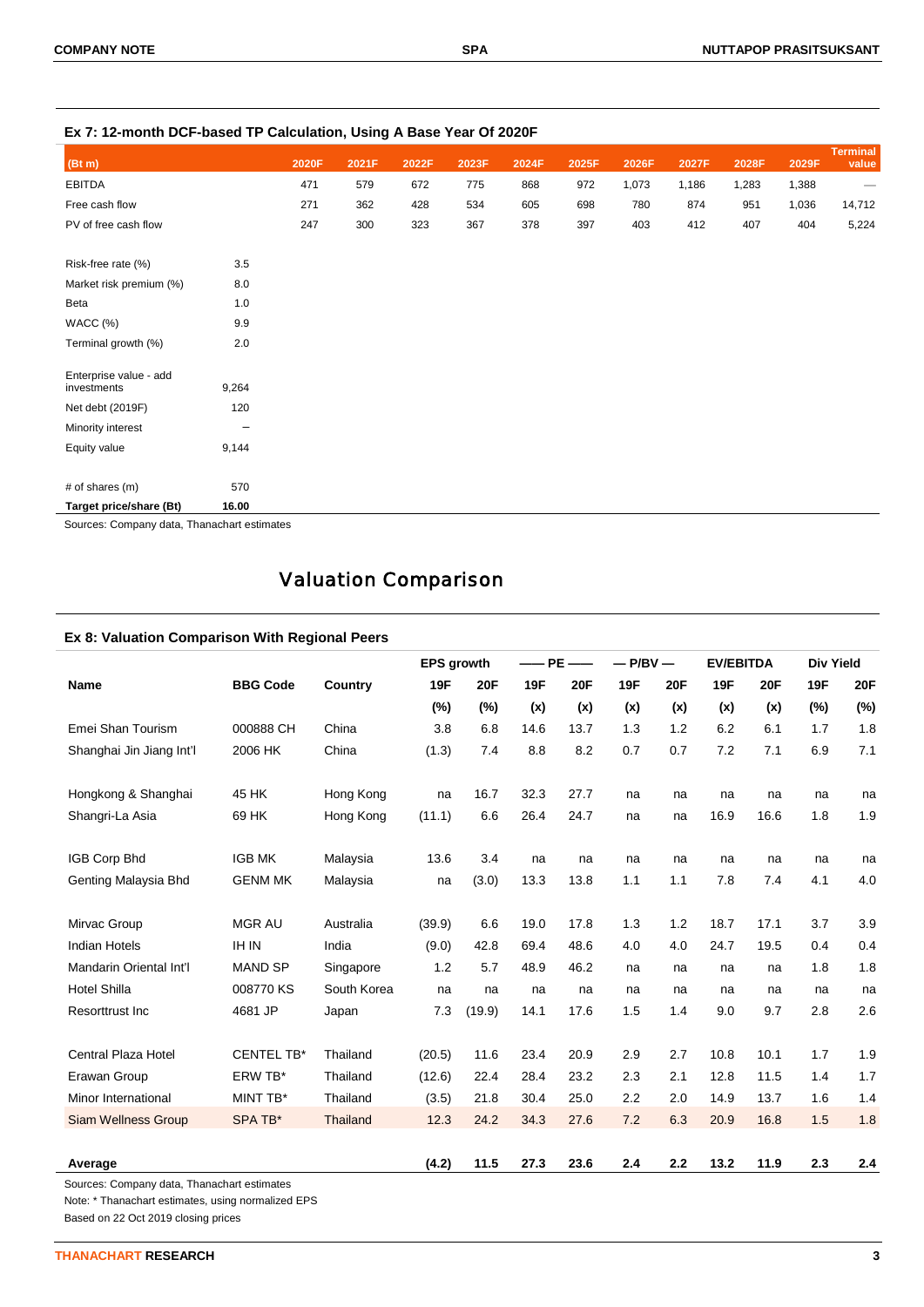### **COMPANY DESCRIPTION COMPANY RATING**

Siam Wellness Group Pcl operates wellness spas and other related businesses, with four main operations: 1) Spas under the brands "Let's Relax", "Rarin-Jinda Wellness Spa" & "Baan-Suan Massage". 2) Hotel & Restaurants: A boutique resort hotel in Chiang Mai under the name "Rarin-Jinda Wellness Spa Resort" and the "Deck 1" and "D Bistro" restaurants. 3) Spa products: Distributes and sells spa-related products under the "Blooming" brand. 4) Traditional Thai massage school "Blooming Thai Massage School" to train therapists in massage and spa services to support its business expansion.

#### **THANACHART'S SWOT ANALYSIS**

- Strong brand recognition, especially among Chinese and other Asian tourists
- Its own upstream business helps provide sufficient therapists and products for rapid expansion
- Asset-light business model

#### $O$  — Opportunity  $I$  — Threat

- Gaining market share from smaller local players via both organic and inorganic expansion
- Expansion of its business overseas
- Adding more services as bundled packages to increase ticket size

|                       | Consensus     | Thanachart | Diff          |
|-----------------------|---------------|------------|---------------|
| Target price (Bt)     | 14.57         | 16.00      | 10%           |
| Net profit 19F (Bt m) | 241           | 231        | $-4%$         |
| Net profit 20F (Bt m) | 293           | 287        | $-2%$         |
| <b>Consensus REC</b>  | <b>BUY: 4</b> | HOLD: 1    | <b>SELL:0</b> |

- Our 2019-20F profits are slightly below the Bloomberg consensus estimates, likely due us having lower SSSG assumptions.
- However, our TP is 10% higher, which we believe is due to us having a more bullish view on SPA's long-term EPS growth.

Sources: Bloomberg consensus, Thanachart estimates Source: Thanachart estimates Source: Thanachart



Source: Thanachart Source: Thanachart Source: Thanachart; \*CG Rating

#### S — Strength W — Weakness

- Relies heavily on expansion to grow, due to limited capacity of service hours per branch
- Highly dependent on tourist traffic

- Extraordinary and uncontrollable events, i.e. geopolitical disturbances, natural disasters, etc. could disrupt its operations and decrease tourist traffic
- Large network but only a small management team

### **CONSENSUS COMPARISON RISKS TO OUR INVESTMENT CASE**

- A slower pace of expansion, both for domestic and overseas branches, would represent the key downside risk to our earnings forecasts.
- Any events causing a downturn in Thailand's tourism industry, ie. involving politics, the global economy or natural disasters, would be negative for our numbers.
- The success rates of new services added to its portfolio HOW ARE WE DIFFERENT FROM THE STREET? **Example 20 and 19 and 19 and 19 and 19 and 19 and 19 and 19 and 19 and 19 and 19 and 19 and 19 and 19 and 19 and 19 and 19 and 19 and 19 and 19 and 19 and 19 and 19 and 19 and 19 and**

**THANACHART RESEARCH 4**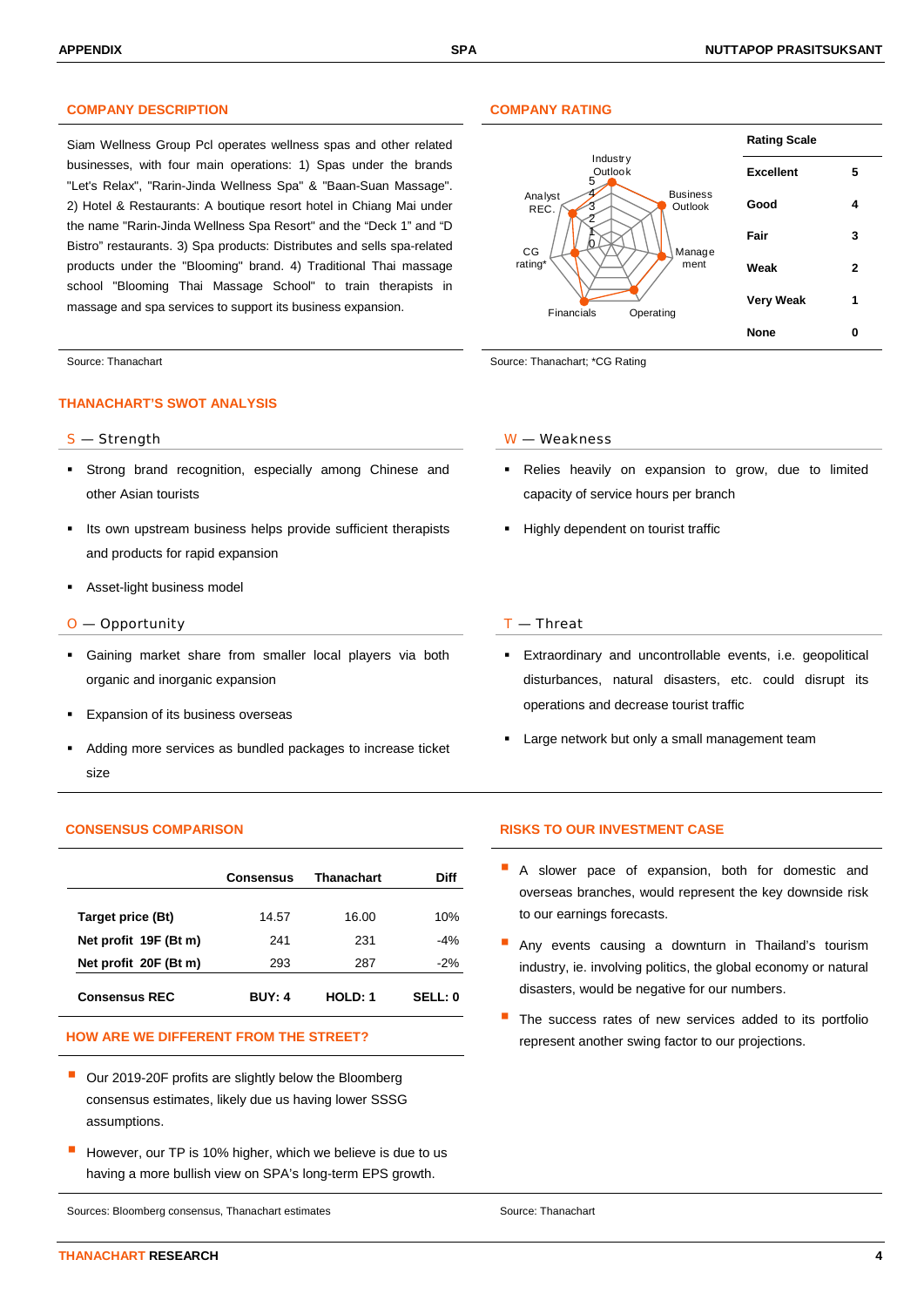**INCOME STATEMENT**

### **FY ending Dec (Bt m) 2017A 2018A 2019F 2020F 2021F** Sales 948 1,134 1,389 1,641 1,905 Cost of sales 620 750 949 1,117 1,274  **Gross profit 328 384 439 525 631** % gross margin 34.6% 33.9% 31.6% 32.0% 33.1% Selling & administration expenses  $130$  152 176 191 206  **Operating profit 198 232 264 334 424** % operating margin 20.9% 20.4% 19.0% 20.4% 22.3% Depreciation & amortization **77** 96 121 137 155  **EBITDA 275 328 385 471 579** % EBITDA margin 29.0% 28.9% 27.7% 28.7% 30.4% Non-operating income 15 18 19 20 21 Non-operating expenses 0 0 0 0 0 Interest expense (7) (9) (10) (10) (7)  **Pre-tax profit 206 241 273 343 438** Income tax 31 35 42 57 81  **After-tax profit 175 206 231 287 357** % net margin 18.5% 18.1% 16.6% 17.5% 18.7% Shares in affiliates' Earnings 0 0 0 0 0 Minority interests (0) (0) (0) (0) (0) (0) (0) Extraordinary items 0 0 0 0 0 0 0 **NET PROFIT 175 206 231 287 357 Normalized profit 175 206 231 287 357** EPS (Bt) 0.3 0.4 0.4 0.5 0.6 Normalized EPS (Bt) 0.3 0.4 0.4 0.5 0.6 **BALANCE SHEET**

| FY ending Dec (Bt m)            | 2017A          | 2018A       | 2019F       | 2020F          | 2021F       |
|---------------------------------|----------------|-------------|-------------|----------------|-------------|
| <b>ASSETS:</b>                  |                |             |             |                |             |
| Current assets:                 | 191            | 176         | 359         | 433            | 524         |
| Cash & cash equivalent          | 67             | 79          | 199         | 259            | 337         |
| Account receivables             | 12             | 24          | 27          | 31             | 37          |
| Inventories                     | 28             | 31          | 39          | 46             | 52          |
| Others                          | 84             | 42          | 94          | 96             | 98          |
| Investments & loans             | $\mathbf{0}$   | $\Omega$    | $\Omega$    | $\Omega$       | $\Omega$    |
| Net fixed assets                | 889            | 1,067       | 1,142       | 1,166          | 1,172       |
| Other assets                    | 95             | 126         | 155         | 183            | 212         |
| <b>Total assets</b>             | 1,176          | 1,369       | 1,655       | 1,782          | 1,908       |
| <b>LIABILITIES:</b>             |                |             |             |                |             |
| <b>Current liabilities:</b>     | 207            | 224         | 305         | 299            | 294         |
| Account payables                | 86             | 83          | 117         | 138            | 157         |
| Bank overdraft & ST loans       | 8              | 6           | 6           | $\overline{2}$ | 1           |
| Current LT debt                 | 69             | 84          | 119         | 85             | 51          |
| Others current liabilities      | 44             | 51          | 63          | 74             | 86          |
| <b>Total LT debt</b>            | 185            | 126         | 194         | 158            | 94          |
| Others LT liabilities           | 18             | 34          | 42          | 49             | 57          |
| <b>Total liabilities</b>        | 421            | 399         | 555         | 523            | 465         |
| Minority interest               | $\mathbf 0$    | $\mathbf 0$ | $\mathbf 0$ | $\Omega$       | 0           |
| Preferreds shares               | $\overline{0}$ | $\mathbf 0$ | $\mathbf 0$ | $\mathbf 0$    | $\mathbf 0$ |
| Paid-up capital                 | 143            | 143         | 143         | 143            | 143         |
| Share premium                   | 279            | 279         | 279         | 279            | 279         |
| Warrants                        | 0              | $\Omega$    | $\Omega$    | $\Omega$       | 0           |
| Surplus                         | (6)            | 44          | 44          | 44             | 44          |
| <b>Retained earnings</b>        | 339            | 505         | 635         | 792            | 978         |
| Shareholders' equity            | 755            | 970         | 1,101       | 1,258          | 1,443       |
| <b>Liabilities &amp; equity</b> | 1,176          | 1,369       | 1,655       | 1,782          | 1,908       |

Sources: Company data, Thanachart estimates

## *We expect earnings growth to return to over a 20% pace in 2020F*

*Asset-light business model with low capex requirements*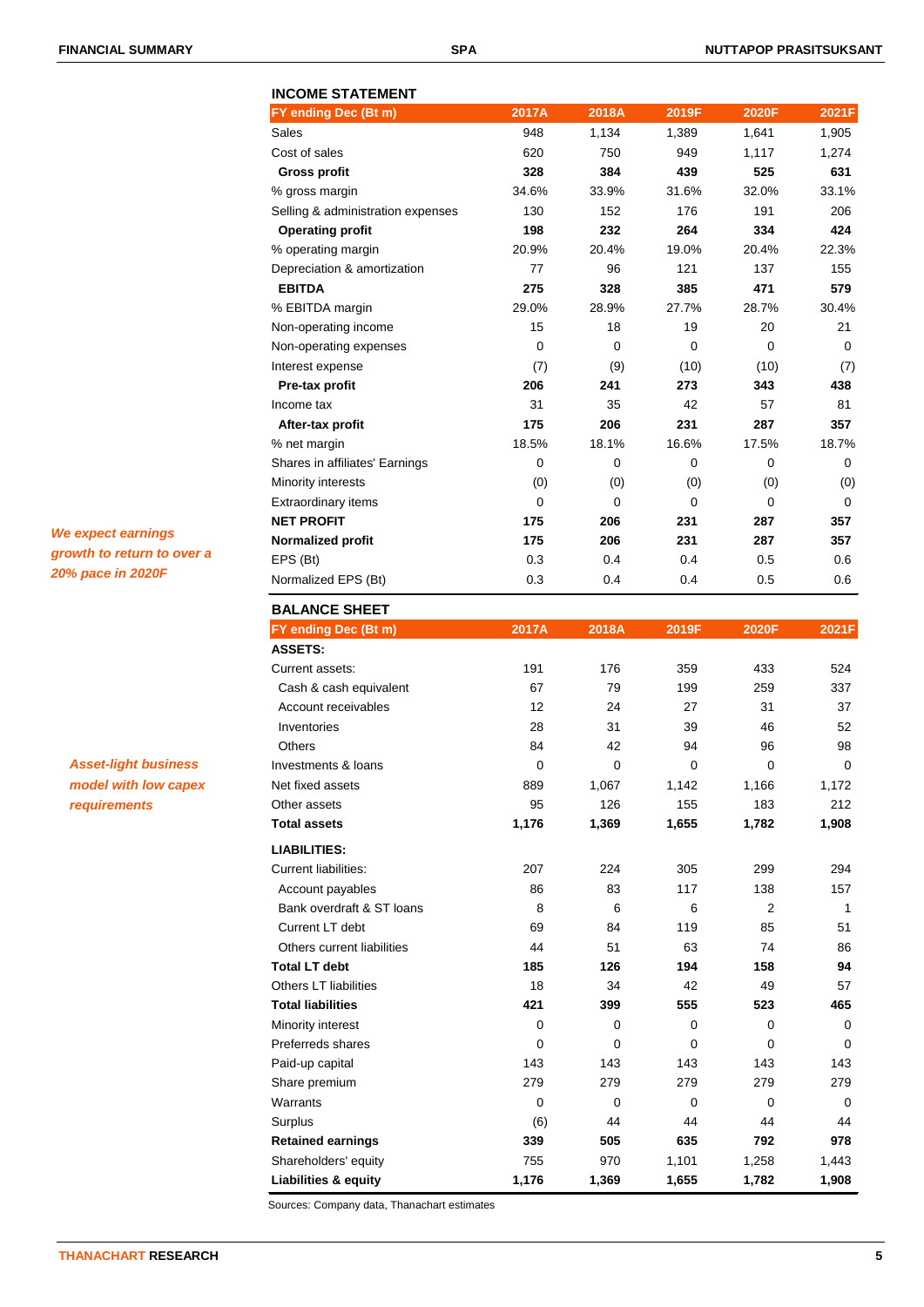|                      | <b>CASH FLOW STATEMENT</b>        |             |          |       |             |          |
|----------------------|-----------------------------------|-------------|----------|-------|-------------|----------|
|                      | FY ending Dec (Bt m)              | 2017A       | 2018A    | 2019F | 2020F       | 2021F    |
|                      | Earnings before tax               | 206         | 241      | 273   | 343         | 438      |
|                      | Tax paid                          | (26)        | (33)     | (38)  | (53)        | (77)     |
|                      | Depreciation & amortization       | 77          | 96       | 121   | 137         | 155      |
|                      | Chg In working capital            | 4           | (17)     | 23    | 9           | 8        |
|                      | Chg In other CA & CL / minorities | 10          | 3        | 6     | 5           | 6        |
|                      | <b>Cash flow from operations</b>  | 272         | 290      | 385   | 441         | 530      |
|                      | Capex                             | (268)       | (274)    | (196) | (161)       | (161)    |
|                      | ST loans & investments            | (58)        | 44       | (50)  | $\Omega$    | 0        |
|                      | LT loans & investments            | 0           | 0        | 0     | 0           | $\Omega$ |
|                      | Adj for asset revaluation         | 0           | 0        | 0     | $\mathbf 0$ | 0        |
|                      | Chg In other assets & liabilities | (15)        | (12)     | (21)  | (18)        | (19)     |
| A cash cow business  | <b>Cash flow from investments</b> | (340)       | (242)    | (267) | (179)       | (180)    |
| with a negative cash | Debt financing                    | 162         | (46)     | 103   | (73)        | (101)    |
| cycle                | Capital increase                  | $\mathbf 0$ | $\Omega$ | 0     | 0           | $\Omega$ |
|                      | Dividends paid                    | (57)        | (40)     | (100) | (129)       | (172)    |
|                      | Warrants & other surplus          | (2)         | 50       | 0     | 0           | 0        |
|                      | Cash flow from financing          | 103         | (36)     | 2     | (202)       | (272)    |
|                      | Free cash flow                    | 4           | 17       | 189   | 280         | 369      |

| De-rated share price to  |
|--------------------------|
| 28x PE in 2020F a buying |
| opportunity, in our view |

| <b>VALUATION</b>                    |       |       |       |       |         |
|-------------------------------------|-------|-------|-------|-------|---------|
| <b>FY ending Dec</b>                | 2017A | 2018A | 2019F | 2020F | 2021F   |
| Normalized PE (x)                   | 45.2  | 38.5  | 34.3  | 27.6  | 22.2    |
| Normalized PE - at target price (x) | 52.1  | 44.4  | 39.5  | 31.8  | 25.5    |
| PE(x)                               | 45.2  | 38.5  | 34.3  | 27.6  | 22.2    |
| $PE - at target price (x)$          | 52.1  | 44.4  | 39.5  | 31.8  | 25.5    |
| EV/EBITDA (x)                       | 29.5  | 24.6  | 20.9  | 16.8  | 13.3    |
| EV/EBITDA - at target price (x)     | 33.9  | 28.3  | 24.0  | 19.3  | 15.4    |
| P/BV(x)                             | 10.5  | 8.2   | 7.2   | 6.3   | 5.5     |
| P/BV - at target price (x)          | 12.1  | 9.4   | 8.3   | 7.2   | 6.3     |
| P/CFO(x)                            | 29.2  | 27.3  | 20.6  | 18.0  | 15.0    |
| Price/sales (x)                     | 8.4   | 7.0   | 5.7   | 4.8   | 4.2     |
| Dividend yield (%)                  | 0.9   | 1.1   | 1.5   | 1.8   | 2.5     |
| FCF Yield (%)                       | 0.0   | 0.2   | 2.4   | 3.5   | 4.7     |
| (Bt)                                |       |       |       |       |         |
| Normalized EPS                      | 0.3   | 0.4   | 0.4   | 0.5   | 0.6     |
| <b>EPS</b>                          | 0.3   | 0.4   | 0.4   | 0.5   | 0.6     |
| <b>DPS</b>                          | 0.1   | 0.2   | 0.2   | 0.3   | 0.4     |
| BV/share                            | 1.3   | 1.7   | 1.9   | 2.2   | $2.5\,$ |
| CFO/share                           | 0.5   | 0.5   | 0.7   | 0.8   | 0.9     |
| FCF/share                           | 0.0   | 0.0   | 0.3   | 0.5   | 0.6     |

Sources: Company data, Thanachart estimates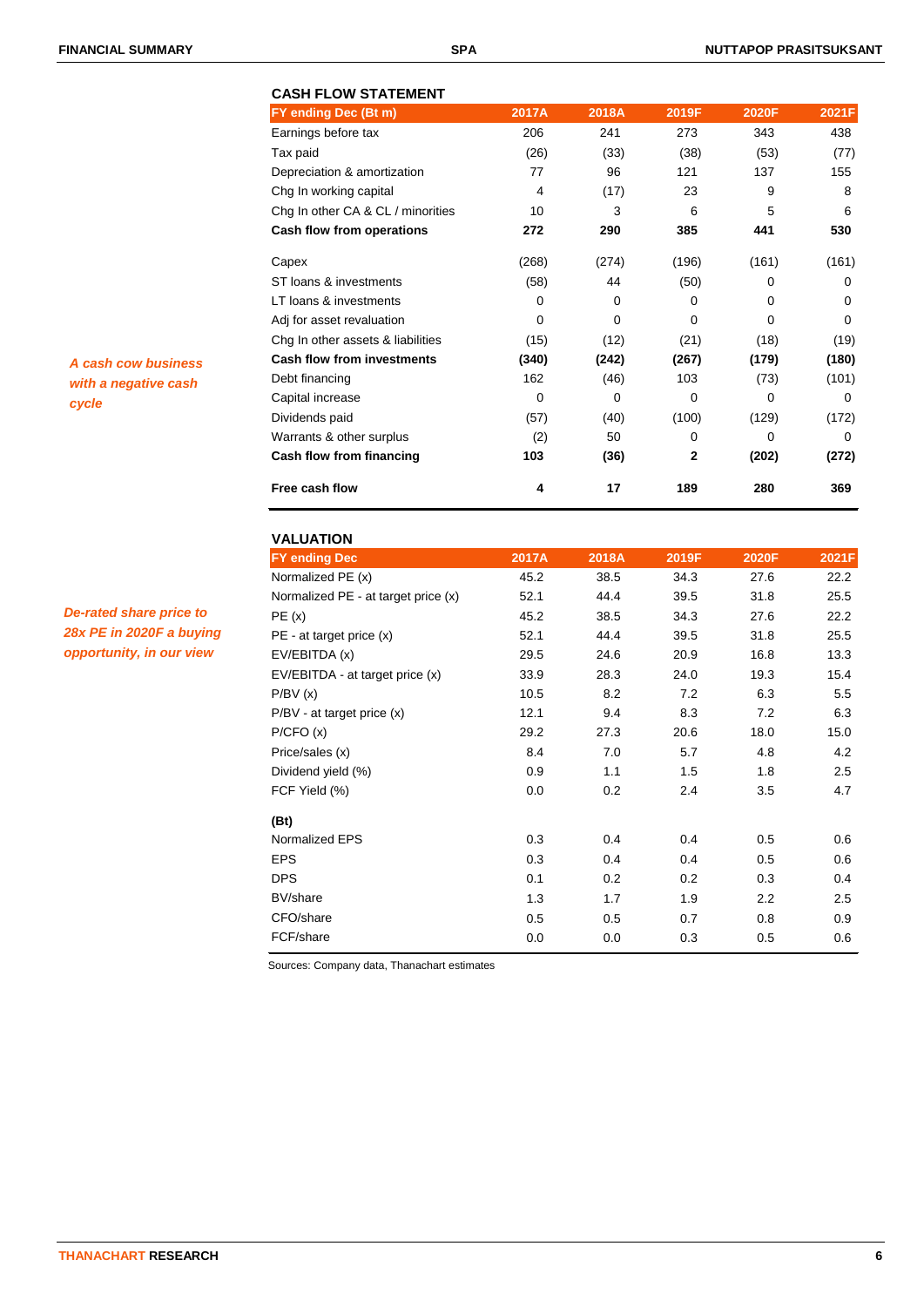| <b>FY ending Dec</b>             | 2017A | 2018A | 2019F | 2020F | 2021F |
|----------------------------------|-------|-------|-------|-------|-------|
| <b>Growth Rate</b>               |       |       |       |       |       |
| Sales (%)                        | 30.7  | 19.7  | 22.4  | 18.2  | 16.1  |
| Net profit (%)                   | 24.3  | 17.4  | 12.3  | 24.2  | 24.5  |
| EPS (%)                          | 24.3  | 17.4  | 12.3  | 24.2  | 24.5  |
| Normalized profit (%)            | 24.3  | 17.4  | 12.3  | 24.2  | 24.5  |
| Normalized EPS (%)               | 24.3  | 17.4  | 12.3  | 24.2  | 24.5  |
| Dividend payout ratio (%)        | 39.0  | 41.6  | 50.0  | 50.0  | 56.0  |
| <b>Operating performance</b>     |       |       |       |       |       |
| Gross margin (%)                 | 34.6  | 33.9  | 31.6  | 32.0  | 33.1  |
| Operating margin (%)             | 20.9  | 20.4  | 19.0  | 20.4  | 22.3  |
| EBITDA margin (%)                | 29.0  | 28.9  | 27.7  | 28.7  | 30.4  |
| Net margin (%)                   | 18.5  | 18.1  | 16.6  | 17.5  | 18.7  |
| $D/E$ (incl. minor) $(x)$        | 0.3   | 0.2   | 0.3   | 0.2   | 0.1   |
| Net $D/E$ (incl. minor) $(x)$    | 0.3   | 0.1   | 0.1   | (0.0) | (0.1) |
| Interest coverage - EBIT (x)     | 30.1  | 26.2  | 26.6  | 32.0  | 58.6  |
| Interest coverage - EBITDA (x)   | 41.9  | 37.0  | 38.9  | 45.1  | 79.9  |
| ROA - using norm profit (%)      | 17.2  | 16.2  | 15.3  | 16.7  | 19.4  |
| ROE - using norm profit (%)      | 25.1  | 23.8  | 22.3  | 24.3  | 26.4  |
| <b>DuPont</b>                    |       |       |       |       |       |
| ROE - using after tax profit (%) | 25.1  | 23.8  | 22.3  | 24.3  | 26.4  |
| - asset turnover (x)             | 0.9   | 0.9   | 0.9   | 1.0   | 1.0   |
| - operating margin (%)           | 22.4  | 22.0  | 20.4  | 21.6  | 23.4  |
| - leverage (x)                   | 1.5   | 1.5   | 1.5   | 1.5   | 1.4   |
| - interest burden (%)            | 96.9  | 96.5  | 96.5  | 97.0  | 98.4  |
| - tax burden (%)                 | 85.1  | 85.3  | 84.5  | 83.5  | 81.5  |
| WACC (%)                         | 9.9   | 9.9   | 9.9   | 9.9   | 9.9   |
| <b>ROIC (%)</b>                  | 23.8  | 20.8  | 20.1  | 22.9  | 27.8  |
| NOPAT (Bt m)                     | 168   | 198   | 223   | 279   | 346   |

Sources: Company data, Thanachart estimates

*We foresee rising profitability on scale benefits*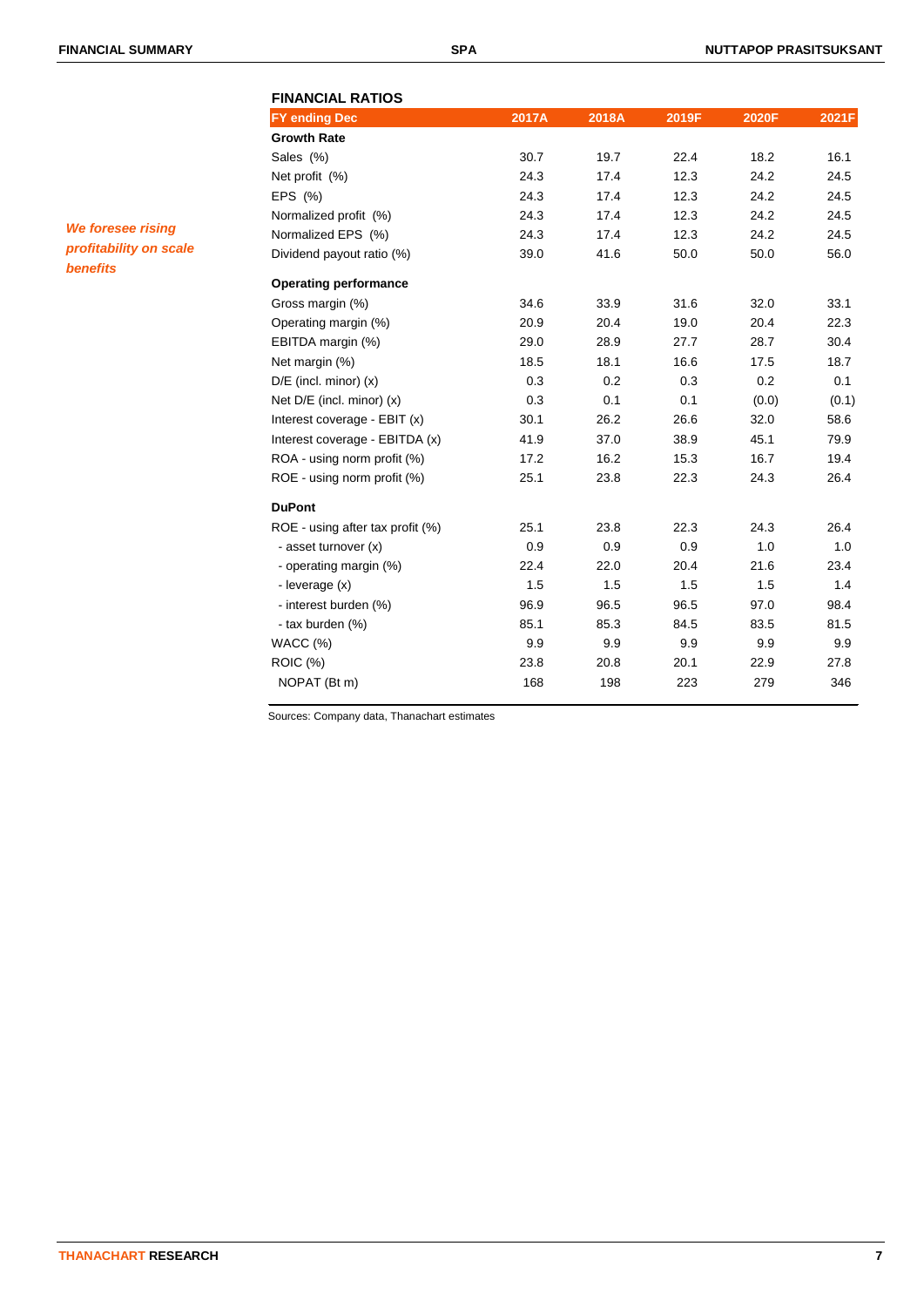#### **General Disclaimers And Disclosures:**

This report is prepared and issued by Thanachart Securities Public Company Limited (TNS) as a resource only for clients of TNS, Thanachart Capital Public Company Limited (TCAP) and its group companies. Copyright © Thanachart Securities Public Company Limited. All rights reserved. The report may not be reproduced in whole or in part or delivered to other persons without our written consent.

This report is prepared by analysts who are employed by the research department of TNS. While the information is from sources believed to be reliable, neither the information nor the forecasts shall be taken as a representation or warranty for which TNS or TCAP or its group companies or any of their employees incur any responsibility. This report is provided to you for informational purposes only and it is not, and is not to be construed as, an offer or an invitation to make an offer to sell or buy any securities. Neither TNS, TCAP nor its group companies accept any liability whatsoever for any direct or consequential loss arising from any use of this report or its contents.

The information and opinions contained herein have been compiled or arrived at from sources believed reliable. However, TNS, TCAP and its group companies make no representation or warranty, express or implied, as to their accuracy or completeness. Expressions of opinion herein are subject to change without notice. The use of any information, forecasts and opinions contained in this report shall be at the sole discretion and risk of the user.

TNS, TCAP and its group companies perform and seek to perform business with companies covered in this report. TNS, TCAP, its group companies, their employees and directors may have positions and financial interest in securities mentioned in this report. TNS, TCAP or its group companies may from time to time perform investment banking or other services for, or solicit investment banking or other business from, any entity mentioned in this report. Therefore, investors should be aware of conflict of interest that may affect the objectivity of this report.

**Note:** Thanachart Securities Public Company Limited act as a Market Maker and Derivative Warrants Issuer. At present, TNS has issued 80 Derivative Warrants which are ADVA16C1911A, ADVA16C1912A, ADVA16C2002A, AMAT16C1911A, AMAT16C2003A, AOT16C1912A, AOT16C2001A, AOT16C2002A, AP16C2002A, BANP16C1912A, BCH16C2001A, BDMS16C1912A, BEC16C2002A, BEM16C1912A, BEM16C2001A, BGRI16C2001A, BJC16C2002A, BPP16C2001A, BTS16C2001A, BTS16C2001B, CBG16C1912A, CBG16C2001A, CENT16C2001A, CHG16C2002A, CK16C1912A, CKP16C2001A, CK16C2003A, COM716C2001A, CPAL16C1912A, CPAL16C2001A, CPF16C2001A, CPN16C2001A, DTAC16C2001A, EA16C1911A, EA16C2003A, EGCO16C2001A, GLOB16C2001A, GPSC16C2003A, GULF16C2001A, GULF16C2003A, GUNK16C2002A, INTU16C2001A, IVL16C2001A, JAS16C2002A, JAS16C2002B, KBAN16C2001A, KCE16C2001A, KKP16C2002A, KTC16C1911A, LH16C2002A, MINT16C1911A, MINT16C2001A, MTC16C1911A, OSP16C2001A, PLAN16C2002A, PTG16C1911A, PTT16C1912A, PTT16C2001A, PTTE16C1911A, PTTE16C2003A, PTTG16C2001A, RATC16C2001A, RS16C2001A, SAWA16C2001A, SCB16C2001A, SCB16C2003A, SCC16C2002A, SPAL16C2002A, STEC16C1911A, STEC16C1911B, STEC16C2003A, TASC16C2001A, TISC16C2001A, TKN16C2001A, TOA16C2001A, TOP16C1911A, TOP16C2001A, TRUE16C1912A, TRUE16C2002A, WHA16C1911A (underlying securities are ADVANC, AMATA, AOT, AP, BANPU, BCH, BDMS, BEC, BEM, BGRIM, BJC, BPP, BTS, CBG, CENTEL, CHG, CK, CKP, COM7, CPALL, CPF, CPN, DTAC, EA, EGCO, GLOBAL, GPSC, GULF, GULF, GUNKUL, INTUCH, IVL, JAS, KBANK, KCE, KKP, KTC, LH, MINT, MTC, OSP, PLANB, PTG, PTT, PTTEP, PTTGC, RATCH, RS, SAWAD, SCB, SCC, SPALI, STEC, TASCO, TISCO, TKN, TOA, TOP, TRUE, WHA). Since TNS covers those underlying securities in research report, consequently TNS incurs conflicts of interest. Moreover, Investors are advised to carefully review the details and information in the prospectus before making investment decisions.

**Note:** Our major shareholder **TCAP (Thanachart Capital Pcl)** which holding 100% of Thanachart Securities, TCAP has stake in THANI for more than 65% and being the major shareholder of THANI.

Thanachart Capital Public Company Limited **(TCAP),** Ratchthani Leasing Public Company Limited **(THANI),** MBK PUBLIC COMPANY LIMITED **(MBK)** and PATUM RICE MILL AND GRANARY PUBLIC COMPANY LIMTED **(PRG )** are related companies to Thanachart Securities Public Company Limited (TNS) . Since TNS covers those securities in research report, consequently TNS incurs conflicts of interest.

#### **Recommendation Structure:**

Recommendations are based on absolute upside or downside, which is the difference between the target price and the current market price. If the upside is 10% or more, the recommendation is BUY. If the downside is 10% or more, the recommendation is SELL. For stocks where the upside or downside is less than 10%, the recommendation is HOLD. Unless otherwise specified, these recommendations are set with a 12-month horizon. Thus, it is possible that future price volatility may cause a temporary mismatch between upside/downside for a stock based on the market price and the formal recommendation.

For sectors, an "Overweight" sector weighting is used when we have BUYs on majority of the stocks under our coverage by market cap. "Underweight" is used when we have SELLs on majority of the stocks we cover by market cap. "Neutral" is used when there are relatively equal weightings of BUYs and SELLs.